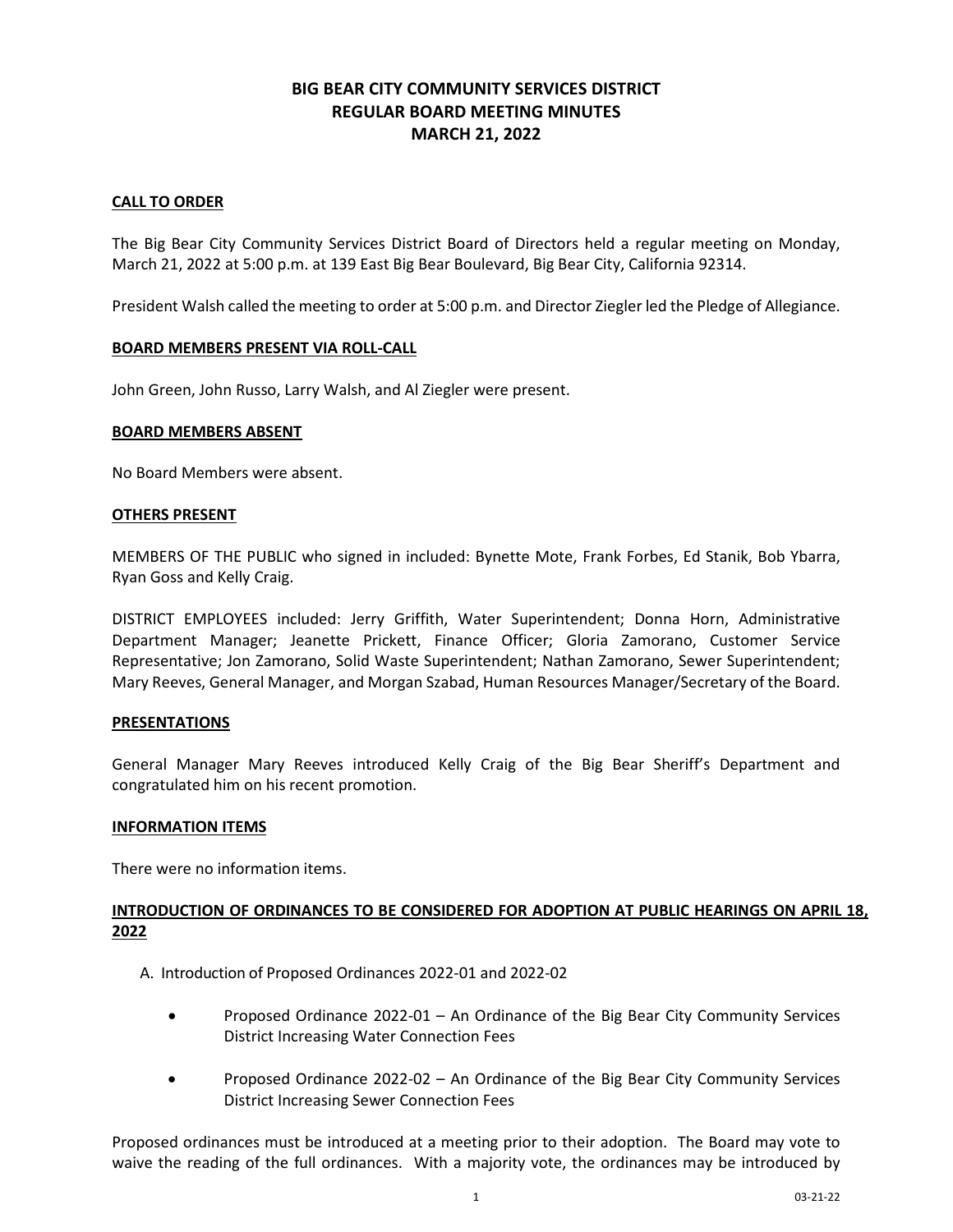reading only the titles of the ordinances. Proposed Ordinances 2022-01 and 2022-02 will be considered for adoption at public hearings on April 18, 2022. General Manager Mary Reeves gave a brief explanation of each Ordinance and answered Board questions. President Walsh asked for any public comment. No public comment was given.

### **MOTION**

Upon motion by Director Green, seconded by Director Russo, and carried by the following roll-call vote:

| AYES:     | GREEN, RUSSO, WALSH, ZIEGLER |
|-----------|------------------------------|
| NOES:     | <b>NONE</b>                  |
| ABSENT:   | <b>NONE</b>                  |
| ABSTAINS: | <b>NONE</b>                  |

The Board approved waiving the full reading of Proposed Ordinances 2022-01 and 2022-02. President Walsh introduced the proposed ordinances by reading their titles.

### **CONSENT CALENDAR**

The Board reviewed the items on the consent calendar.

### **MOTION**

Upon motion by Director Russo, seconded by Director Green, and carried by the following vote:

| AYES:     | GREEN, RUSSO, WALSH, ZIEGLER |
|-----------|------------------------------|
| NOES:     | <b>NONE</b>                  |
| ABSENT:   | <b>NONE</b>                  |
| ABSTAINS: | <b>NONE</b>                  |

The Board approved the following consent items as presented:

- A. Minutes Regular Meeting March 7, 2022 and Special Meeting March 15, 2022
- B. Cash/Checks Disbursements and Credit Card Purchases February 2022 \$162,521.54
- C. Financial Report and Treasurer's Report Quarter ended 12/31/2021

### **REQUESTS FOR CONTINUANCE**

There were no requests for continuance.

### **ITEMS REMOVED FROM THE CONSENT CALENDAR FOR DISCUSSION**

There were no items removed from the consent calendar for discussion.

### **COMMITTEE & BOARD MEMBER REPORTS**

A. The following Committees met since the last Board Meeting: None.

There were no Committee or Board Member reports.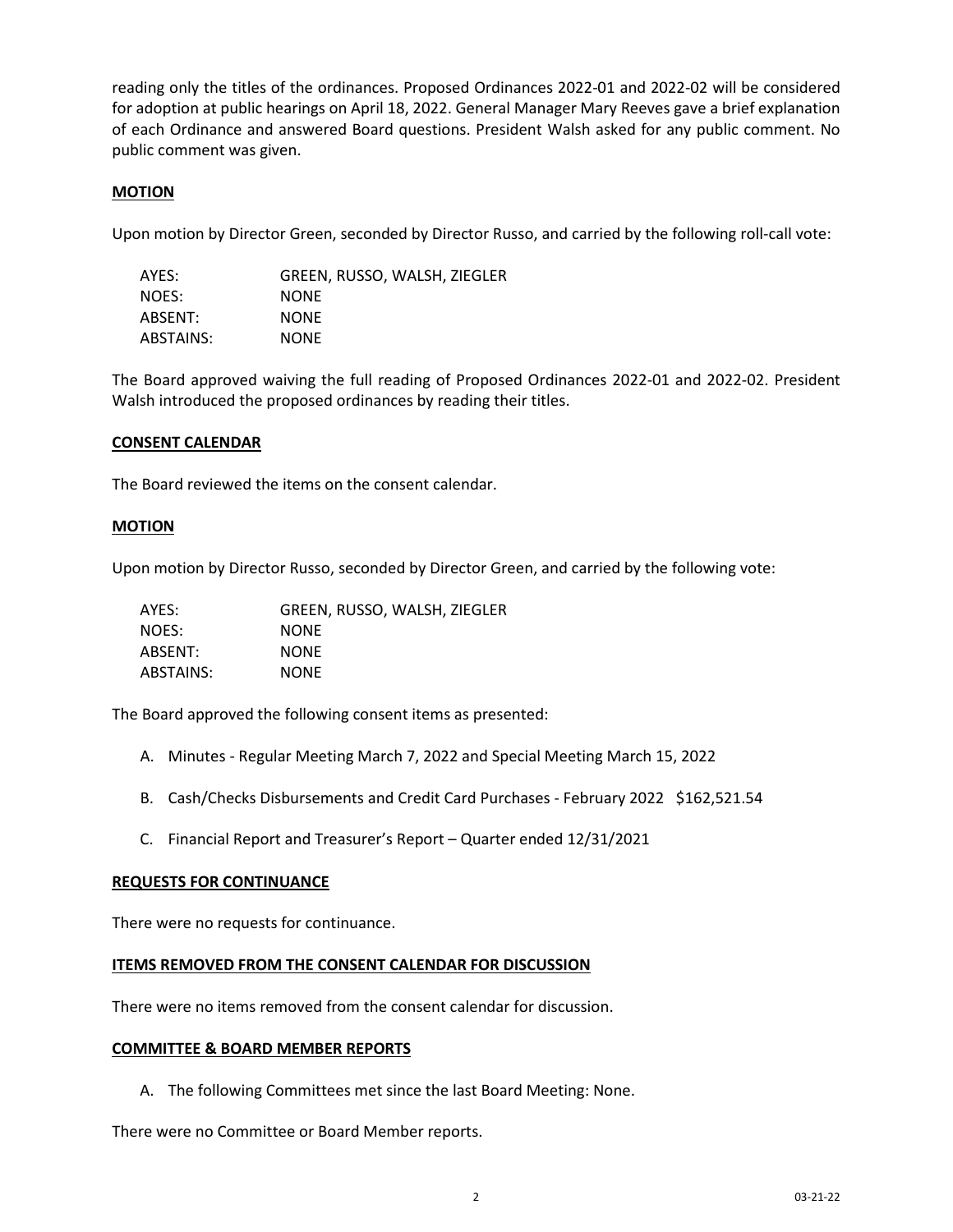### **STAFF REPORTS**

The General Manager's Report and Supervisors' Monthly Reports for February 2022 was discussed, received, and filed.

### **UNFINISHED BUSINESS**

There were no unfinished business items.

### **NEW BUSINESS/ADOPTION AGENDA/DISCUSSION/NOTICED HEARINGS**

A. Proposed Resolution 2022-03 – A Resolution of the Board of Directors of the Big Bear City Community Services District Electing to have Regional Sewer User Charges, Sewer Standby or Availability Charges, Solid Waste Collection and Disposal Charges, Sewer User Charges, and Water Standby or Availability Charges Collected on the Tax Roll for Fiscal Year 2022/23, Fixing the Time and Place of a Hearing on the Written Report on Such Charges, and Prescribing Notice of Such Hearing

General Manager Reeves reported that proposed Resolution 2022-03 provides for the collection of the Regional Sewer User Charges, Sewer Standby or Availability Charges, Solid Waste Collection and Disposal Charges, District Sewer User Charges, and Water Standby or Availability Charges on the property tax bill for Fiscal Year 2022/23. The adoption of this resolution sets the public hearing on the collection of these charges for May 16, 2022.

### **MOTION**

Upon motion by Director Russo, seconded by Director Green, and carried by the following vote:

| AYES:     | GREEN, RUSSO, WALSH, ZIEGLER |
|-----------|------------------------------|
| NOES:     | <b>NONE</b>                  |
| ABSENT:   | <b>NONE</b>                  |
| ABSTAINS: | <b>NONE</b>                  |

The Board adopted Resolution 2022-03 as revised, the caption of which reads as follows:

### RESOLUTION 2022-03

RESOLUTION OF THE BOARD OF DIRECTORS OF THE BIG BEAR CITY COMMUNITY SERVICES DISTRICT ELECTING TO HAVE REGIONAL SEWER USER CHARGES, SEWER STANDBY OR AVAILABILITY CHARGES, SOLID WASTE COLLECTION AND DISPOSAL CHARGES, SEWER USER CHARGES, AND WATER STANDBY OR AVAILABILITY CHARGES COLLECTED ON THE TAX ROLL FOR FISCAL YEAR 2022/23, FIXING THE TIME AND PLACE OF A HEARING ON THE WRITTEN REPORT ON SUCH CHARGES, AND PRESCRIBING NOTICE OF SUCH HEARING

See BBCCSD Resolution and Ordinance Book Number 34 for complete copy of Resolution 2020-01.

B. Ballot Measure from the Local Agency Formation Commission (LAFCO) for the Special Districts Election of a Regular and Alternate LAFCO Member

General Manager Reeves announced that the District received a ballot measure from LAFCO for the Special Districts Election of a Regular and an Alternate LAFCO member. Ms. Reeves explained that there were two people running for the regular seat and four people running for the alternate seat.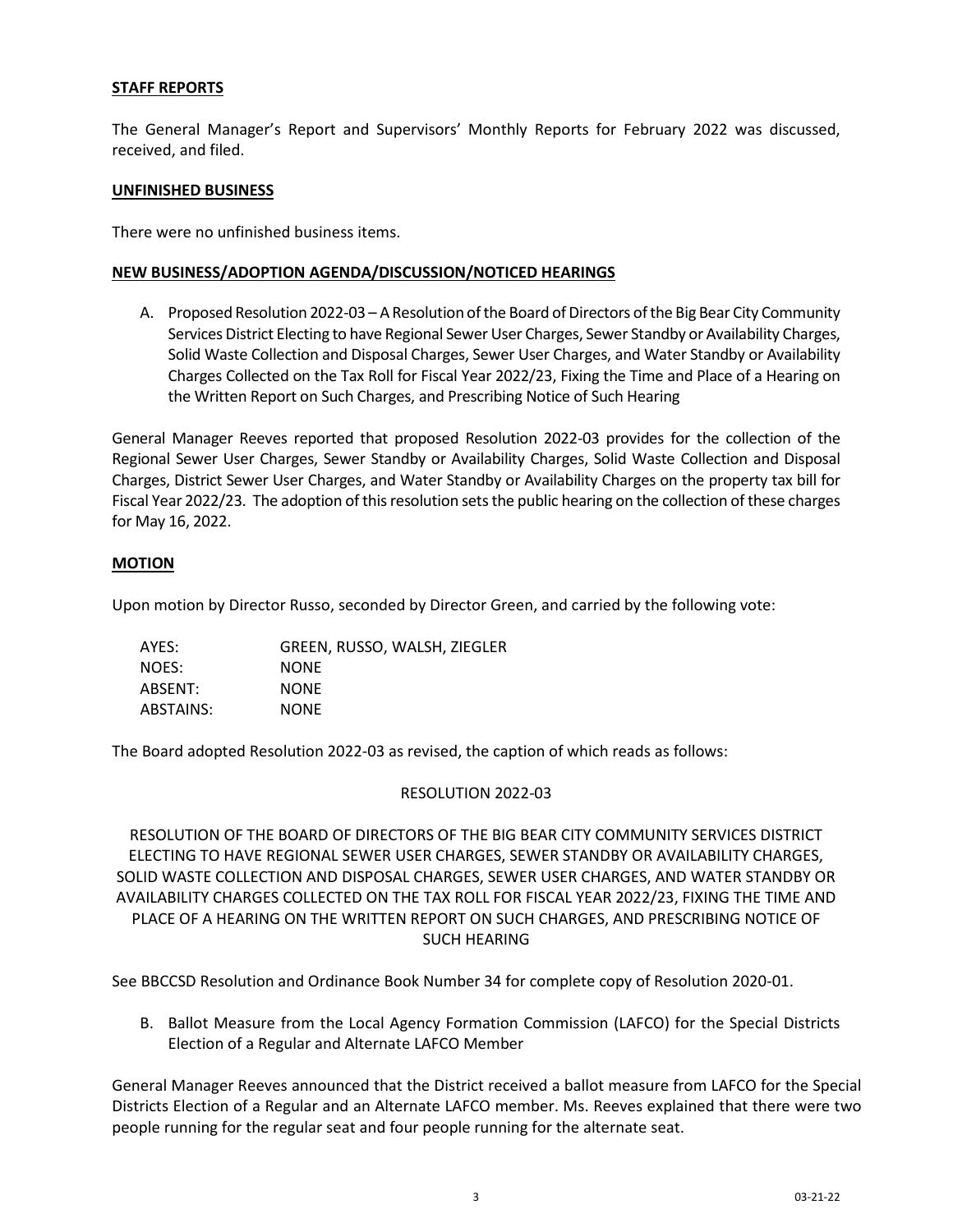### **MOTION**

Upon motion by Director Green, seconded by Director Russo, and carried by the following vote:

| AYES:     | GREEN, RUSSO, WALSH, ZIEGLER |
|-----------|------------------------------|
| NOES:     | <b>NONE</b>                  |
| ABSENT:   | <b>NONE</b>                  |
| ABSTAINS: | <b>NONE</b>                  |

The Board voted to support Steven Farrell for the Regular LAFCO member.

### **MOTION**

Upon motion by Director Green, seconded by Director Russo, and carried by the following vote:

| AYES:     | GREEN, RUSSO, WALSH, ZIEGLER |
|-----------|------------------------------|
| NOES:     | <b>NONE</b>                  |
| ABSENT:   | <b>NONE</b>                  |
| ABSTAINS: | <b>NONE</b>                  |

The Board voted to support David Raley for the Alternate LAFCO member.

C. Board Vacancy Appointment Process

General Manager Reeves stated that at the regular meeting on March 7, 2022, the Board of Directors voted to fill the vacancy left by Director Oxandaboure's resignation by making an appointment. Ms. Reeves reviewed the process for an appointment. Ms. Reeves explained that a notice of vacancy was posted at the direction of the Board on March 8, 2022 at several locations in the east valley. Ms. Reeves requested direction from the Board for the appointment process, including the length of time for an opening candidate statement, the order in which the interviewees will speak, whether the vote will be unanimous or majority, and the questions that will be asked of each candidate. By consensus of the Board it was established that the interviews will be held at the regular meeting on April 4, 2022, each candidate will get a maximum of three minutes for their opening statement, the vote needs to be unanimous unless voted by the Board to change it to majority vote, and the order in which the candidates will be interviewed will be alphabetically backwards, Z to A according to the first letter of their last names.

### **NON-AGENDA PUBLIC TESTIMONY**

Public comment from multiple members of the public was heard.

### **DIRECTORS' CLOSING COMMENTS/ANNOUNCEMENT OF COMING EVENTS**

The Board Members made their closing comments and announcements of coming events.

### **CLOSED SESSION**

There were no closed session items.

#### **REPORT FROM CLOSED SESSION**

There were no closed session items.